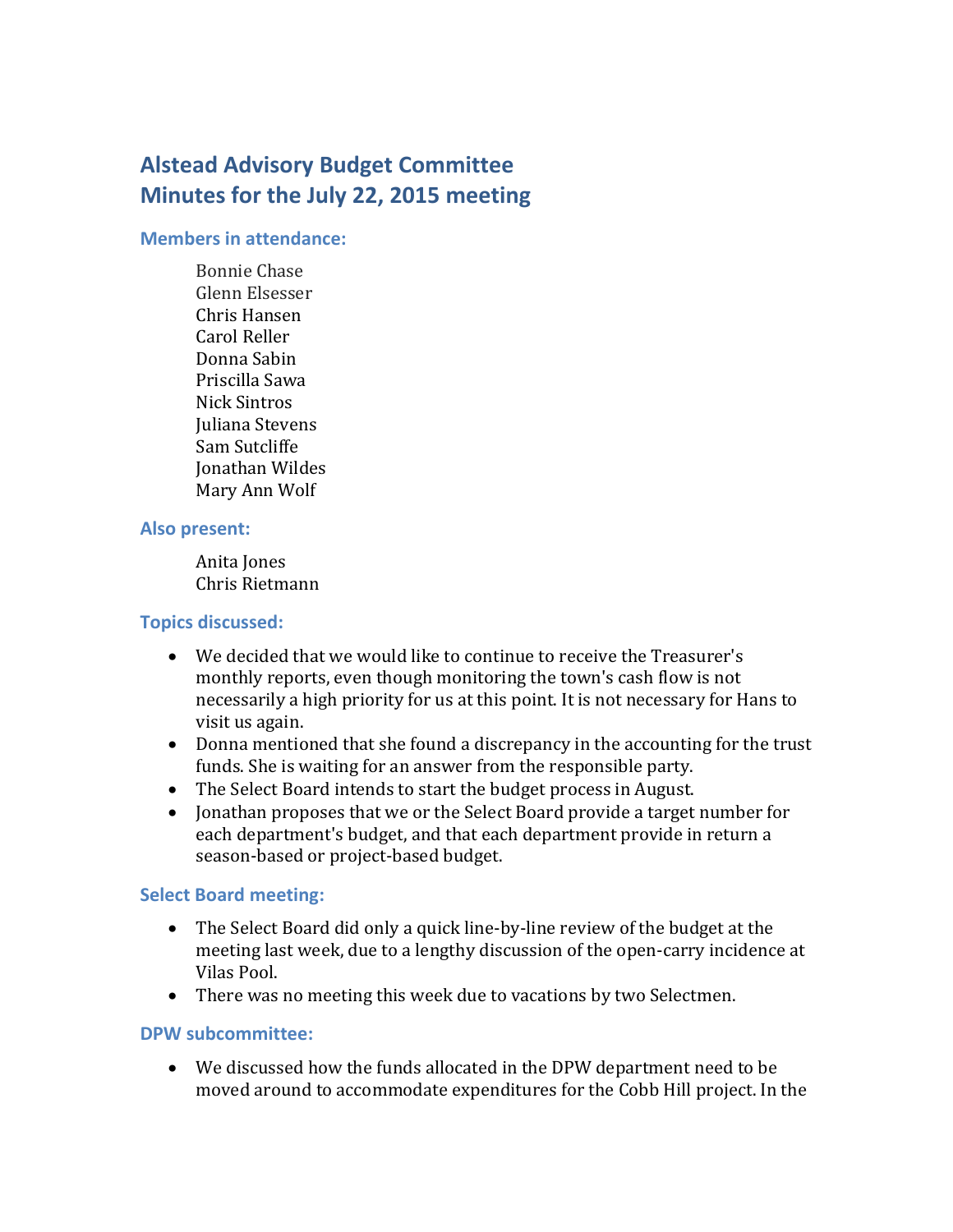future, we have to ask the right questions of the DPW and Select Board so that we are aware of key projects like the Cobb Hill project before they happen.

The committee will schedule a meeting with DPW in a few weeks.

## **EMSG subcommittee:**

- The committee had a productive meeting with the Fire Department. Those who attended are convinced that the town will need to purchase a replacement for the 1987 pumper engine. There are differing opinions in the FD as to what type of replacement is appropriate.
- We are aware that Bellows Falls, for example, received a significant grant in order to purchase a new "combo" engine. If we want to pursue large grants, we need to learn more about our accounting options. Our current understanding is that we are required to enter the amount we expect to receive from a grant as a line item in the budget. This requirement in effect causes us to raise the grant money through new taxes. If instead there were a way to fund a grant appropriation from the fund balance, we could avoid adding new taxes.
- The Police Chief Search Committee met this evening and went through the resumes received. The committee will ask four of those candidates to fill out applications. Applicants can talk with Chief Bromley if they have questions about the town or the position. The committee will meet again in two weeks to review the applications. Interviews will take place after that meeting.

## **Quarterly Report subcommittee:**

- A possible topic for the next report is property assessments, including the impact of conservancy and current use on assessments and resale value.
- We are not sure when or how property owners will receive notification of the new assessments.

## **Financial Planning/Tools subcommittees:**

- Glenn E. has started to plug data into the "trends in expenditures over time" report format.
- There is a finite list of applications specified by the state that the town can use for tax collection. An On Line Analytical Processing (OLAP) tool would provide interactive, multidimensional analysis capabilities but might be prohibitively expensive. Poor man's alternatives are linked Excel spreadsheets, a MS Access database, Budget Maestro, and so forth.

## **Motions:**

• The meeting minutes of July 8 were approved (yes/6, no/0, abstentions/3).